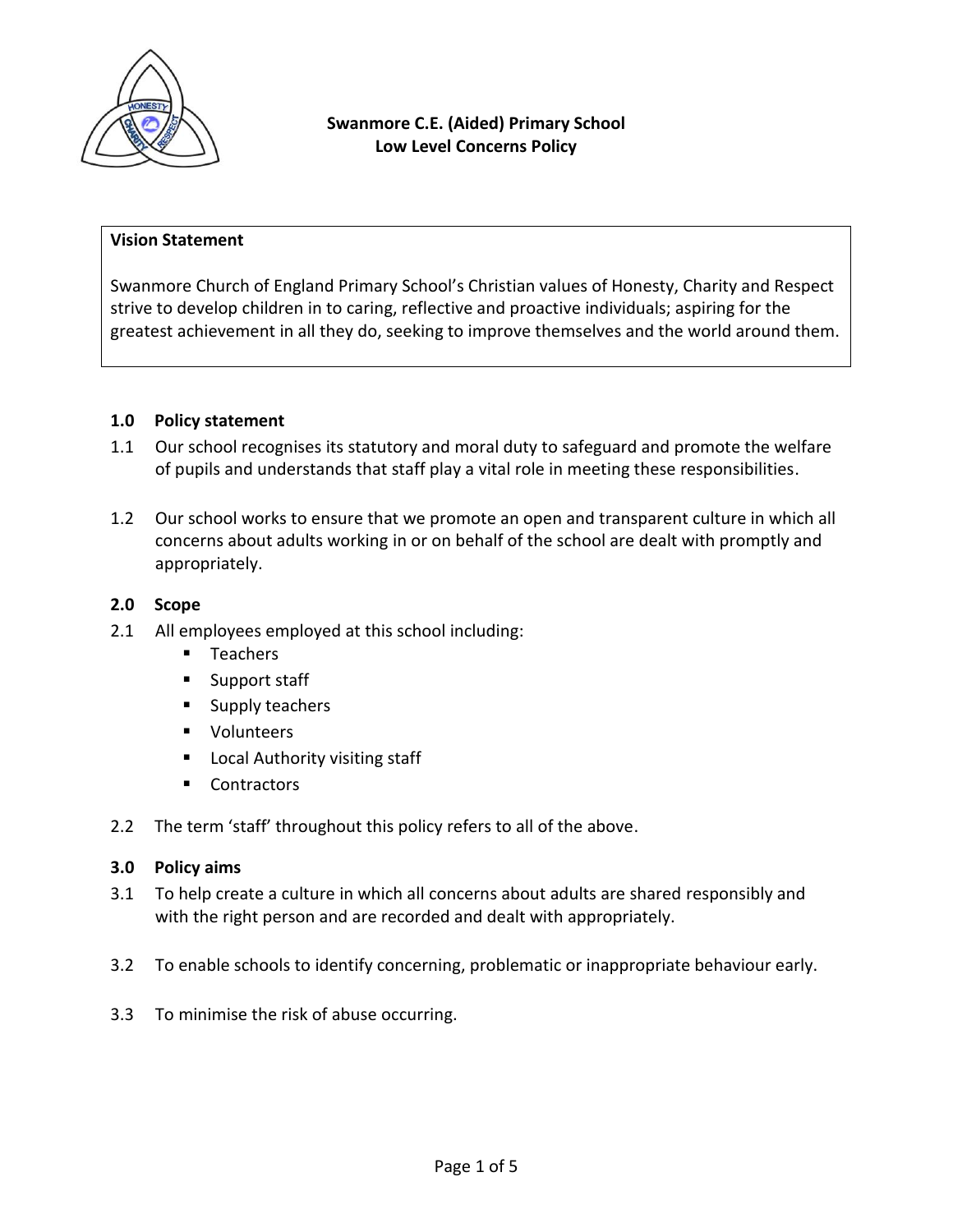- 3.4 To ensure that adults working in or on behalf of the school are clear about professional boundaries and act within these boundaries and in accordance with the ethos and values of the school.
- 3.5 To help create an environment where staff are comfortable to self-refer, where, for example, they have found themselves in a situation which could be misinterpreted, might appear compromising to others, and/or on reflection they believe they have behaved in such a way that they consider falls below the expected professional standards.

# **4.0 Definition**

- 4.1 The term 'low level' concern does not mean that it is insignificant. It means that the behaviour towards a child does not meet the harm threshold for an allegation.
- 4.2 'Keeping Children Safe in Education' defines a low level concern as: *"any concern – no matter how small, and even if no more than causing a sense of unease or a 'nagging doubt' – that an adult working in or on behalf of the school or college may have acted in a way that:*
	- *is inconsistent with the staff code of conduct, including inappropriate conduct outside of work; and*
	- *does not meet the allegations threshold or is otherwise not considered serious enough to consider a referral to the LADO"*

# **5.0 Avoiding low level concerning behaviour**

- 5.1 Behaviour defined as a 'low level concern' can exist on a spectrum, from the inadvertent or thoughtless, or behaviour that may look to be inappropriate but is not in specific circumstances, through to that which is ultimately intended to enable abuse.
- 5.2 Staff education and reinforcement on avoiding circumstances which may put them in a difficult situation is key to avoiding the need for dealing with these types of concerns.
- 5.3 Our school ensures that staff are clear about what appropriate behaviour is through their induction and regularly reinforcement of documents such as:
	- Staff Code of Conduct
	- 'Avoiding Allegations' guidance
	- Safeguarding and Child Protection policies and regular training
	- Teachers' Standards (for teaching staff)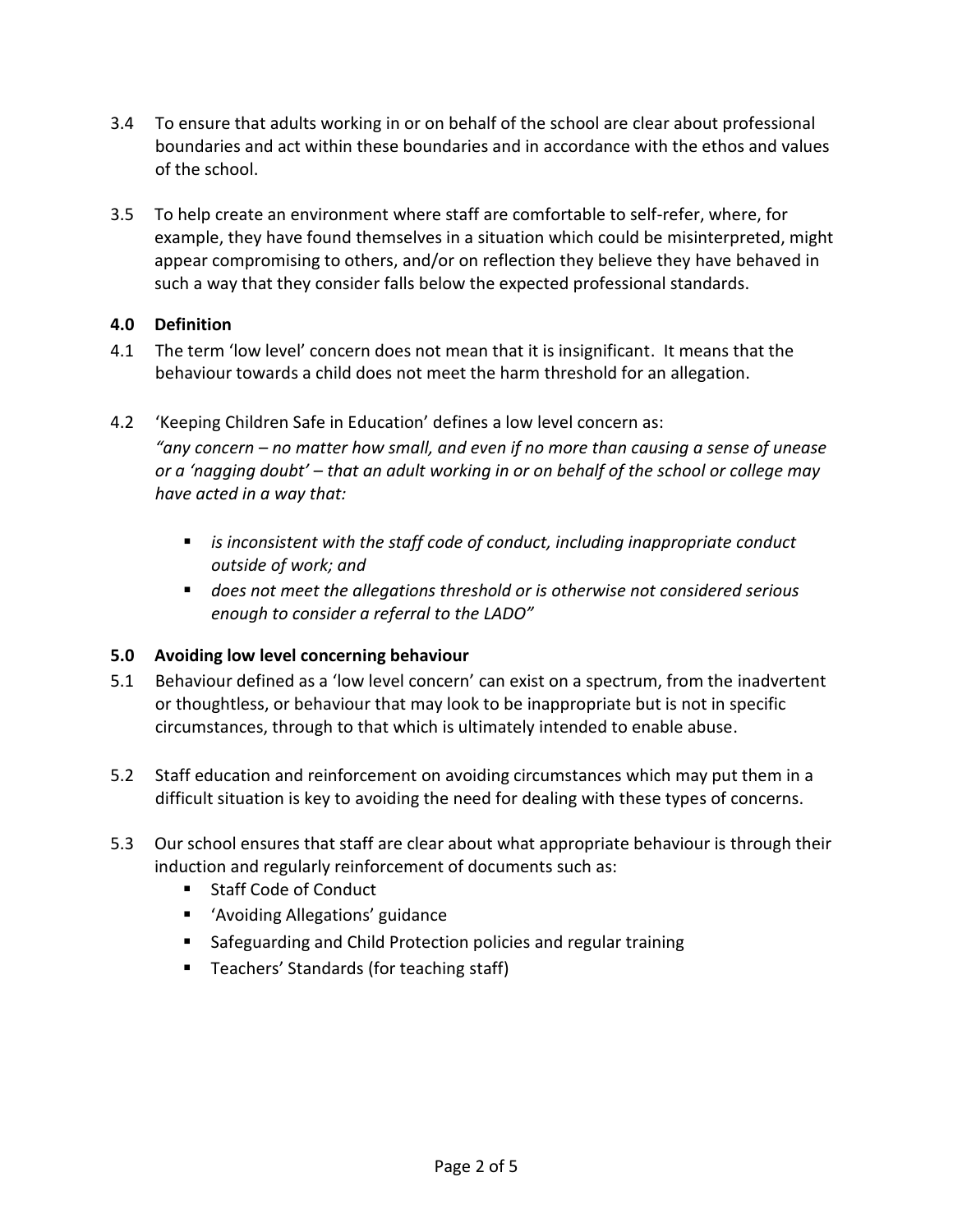## **6.0 Reporting a low level concern**

- 6.1 Low level concerns about a member of staff should be reported to the DSL and/or Headteacher as per the school's Child Protection procedures. If the concern is about the Headteacher this should be reported to the Chair of Governors.
- 6.2 Low level concerns about supply staff, contractors and local authority visiting staff will also be reported to their employers.

## **7.0 Dealing with a low level concern**

- 7.1 Where a concern is raised about the practice or behaviour of a member of staff, this information must be recorded and passed to the Headteacher.
- 7.2 The Headteacher must then make an assessment to determine if the matter is a 'low level concern' or an 'allegation' and follow one of the following routes.
	- Allegations that meet the harm threshold will be referred to the LADO for advice.
	- Low level concerns that the school feel may need further guidance on will be referred to the LADO for advice.
	- Low level concerns that the school feel they can deal with internally will be dealt with via the school's usual child protection investigation process.
- 7.3 The school will engage with Education Personnel Services (EPS) where it is necessary to undertake further investigation and/or deal with the concern under relevant processes.

# **8.0 Recording a low level concern**

- 8.1 All low level concerns should be formally recorded by a member of staff when they are made aware of them. This record should then be passed to the Headteacher (or Chair of Governors if the concern is about the Headteacher).
- 8.2 The record should include:
	- Details of the concern,
	- The context in which the concern arose,
	- The outcome of the investigation and any action taken, and
	- The name of the individual sharing their concerns (if known) (unless the individual wishes to remain anonymous which must be respected as far as possible).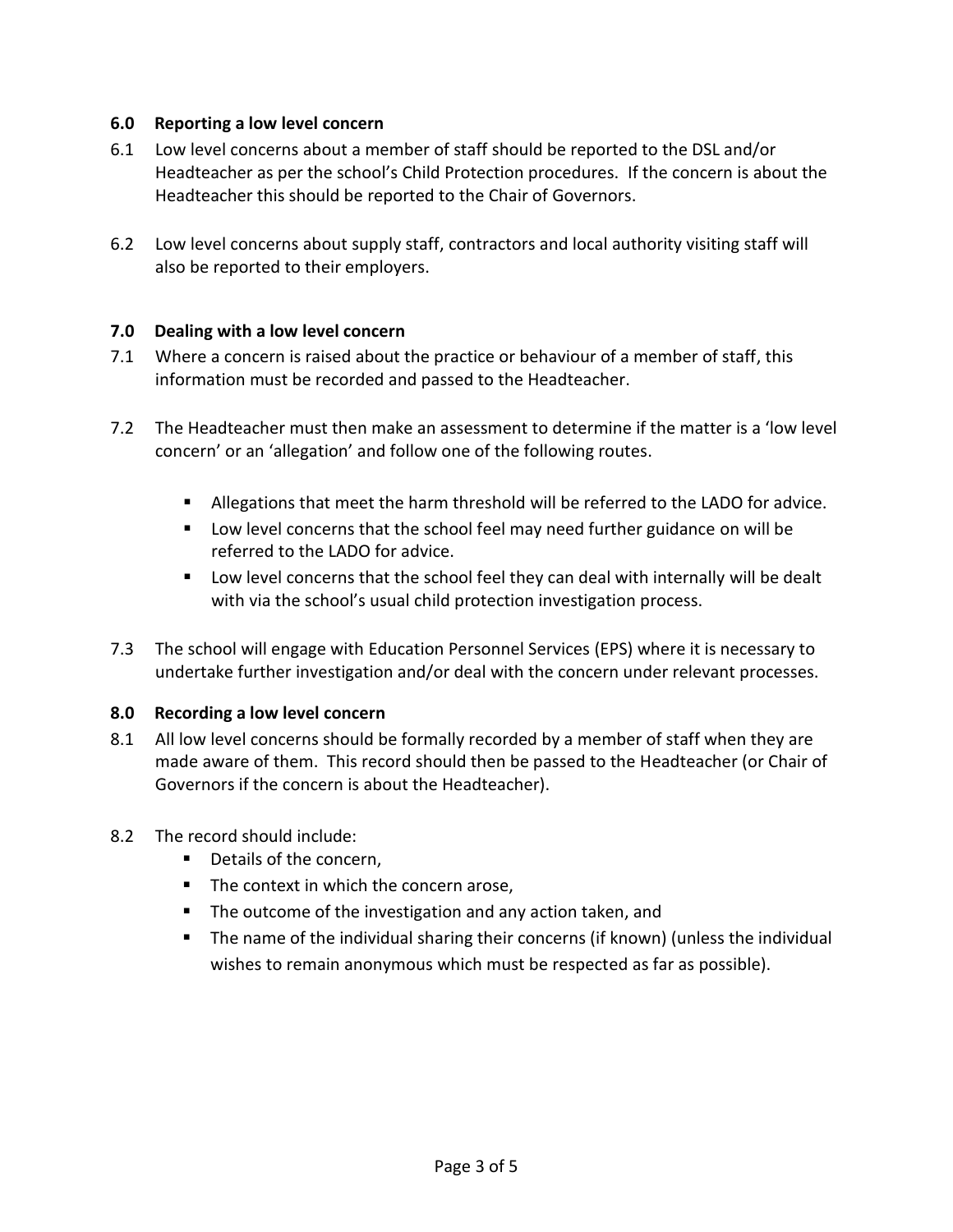8.3 Relevant records will be retained confidentially on the personnel file. A separate record will also be kept of low level concerns to more easily identify patterns that may involve more than one member of staff. All records must be kept in line with data protection principles.

### **9.0 Reviewing a low level concern**

- 9.1 Records will be reviewed so that potential patterns of concerning, problematic or inappropriate behaviour can be identified.
- 9.2 Where a pattern of such behaviour is identified, the Headteacher will decide on a course of action, which may include:
	- Disciplinary investigation and/or proceedings
	- Management Advice, including recommendations for training
	- Referral to the LADO (where a pattern of behaviour moves from a concern to meeting the harm threshold).
- 9.3 The school will take advice, where appropriate, from EPS in respect of low level concerns.
- 9.4 The school will also review appropriate policies and training, or other wider cultural issues in the school, to see whether anything needs to be done to minimise the risk of similar behaviour happening again.
- 9.5 Relevant records will be retained confidentially on the personnel file. A separate record will also be kept of low level concerns to more easily identify patterns that may involve more than one member of staff. All records must be kept in line with data protection principles.
- 9.6 Low level concerns will not be included in a reference unless they relate to issues which would normally be included in a reference (e.g. misconduct or poor performance). Low level concerns which relate solely to safeguarding will not be included in a reference, subject to paragraph 10.2.
- 9.7 A low level concern (or group or pattern of concerns) which has met the harm threshold and has therefore been referred to the LADO may be included in a reference depending on the circumstances.

# **10.0 Related guidance**

- 10.1 The policy links to the following guidance documents:
	- Keeping Children Safe in Education (DfE)
	- Model Code of Conduct (Manual of Personnel Practice)
	- Avoiding Allegation guidance (Manual of Personnel Practice)